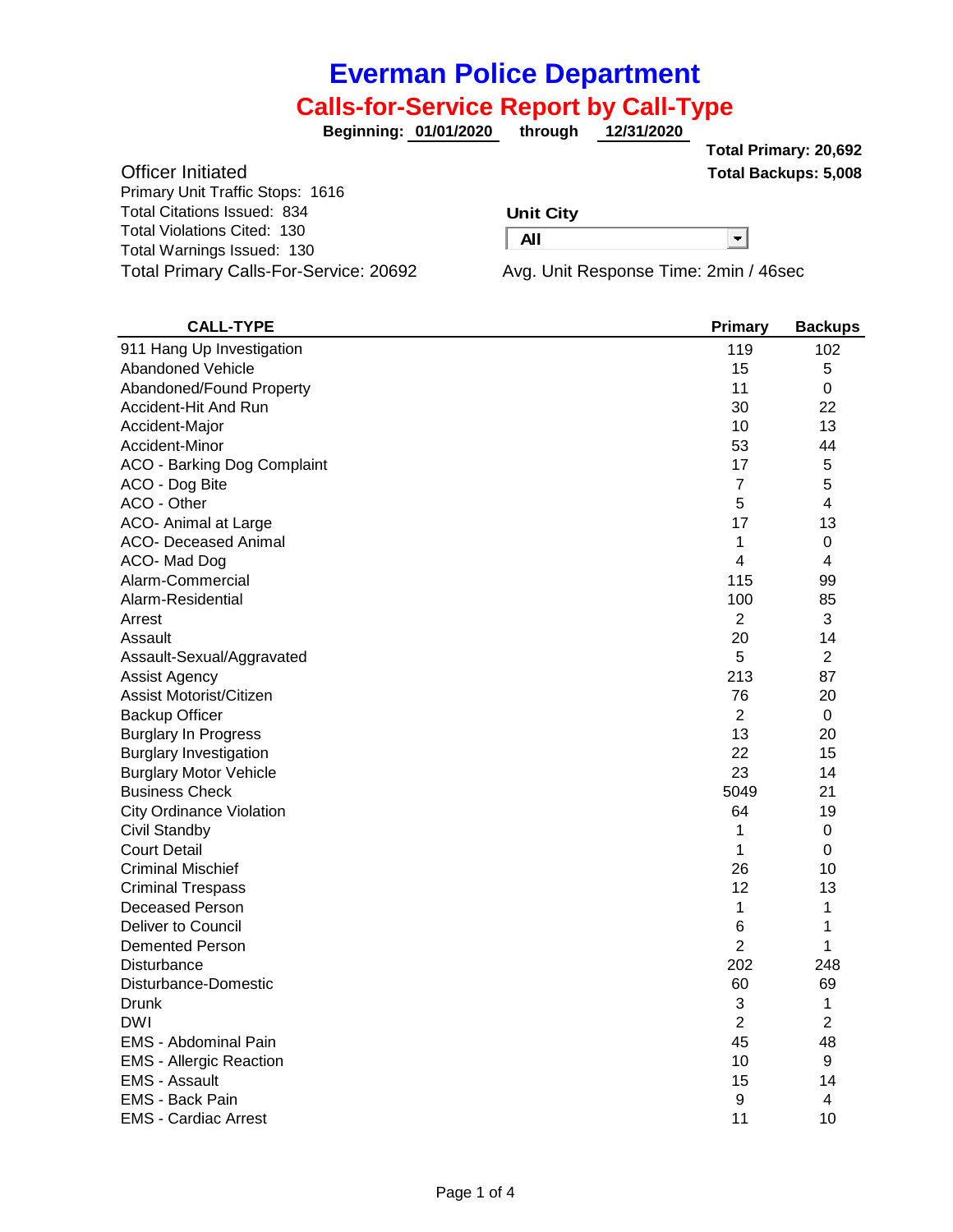## **Everman Police Department**

### **Calls-for-Service Report by Call-Type**

**01/01/2020 through 12/31/2020 Beginning:**

**Total Backups: 5,008 Total Primary: 20,692**

 $\overline{\phantom{a}}$ 

| <b>Officer Initiated</b>               |
|----------------------------------------|
| Primary Unit Traffic Stops: 1616       |
| <b>Total Citations Issued: 834</b>     |
| <b>Total Violations Cited: 130</b>     |
| Total Warnings Issued: 130             |
| Total Primary Calls-For-Service: 20692 |

#### **Unit City**

**All**

Avg. Unit Response Time: 2min / 46sec

| <b>CALL-TYPE</b>                       | <b>Primary</b>   | <b>Backups</b> |
|----------------------------------------|------------------|----------------|
| <b>EMS - Chest Pain</b>                | 75               | 76             |
| EMS - Choking                          | 10               | 13             |
| <b>EMS - Diabetic Emergency</b>        | 45               | 46             |
| <b>EMS - Difficulty Breathing</b>      | 99               | 110            |
| EMS - Fall w/ Possible/ Unk Injuries   | 100              | 106            |
| <b>EMS - Headache</b>                  | 5                | $\overline{2}$ |
| EMS - Lift Assist / No Injuries        | 90               | 85             |
| <b>EMS</b> - Medical Alarm             | 38               | 44             |
| <b>EMS - Other</b>                     | 67               | 70             |
| EMS - Overdose/Poisoning               | $\boldsymbol{9}$ | 9              |
| EMS - Pregnancy/Labor Difficulty       | $\overline{2}$   | 2              |
| EMS - Psychiatric/Suicide              | 53               | 48             |
| <b>EMS - Seizure</b>                   | 59               | 66             |
| <b>EMS - Sick Person</b>               | 209              | 220            |
| EMS - Sick Person (Suspected COVID-19) | 118              | 125            |
| <b>EMS - Stabbing/Gunshot</b>          | 3                | 4              |
| <b>EMS - Stroke</b>                    | 18               | 16             |
| <b>EMS</b> - Traffic Accident          | 61               | 87             |
| <b>EMS</b> - Traumatic Injuries        | 53               | 54             |
| <b>EMS - Unconscious</b>               | 65               | 94             |
| Escort                                 | 1                | 0              |
| FD Dumpster Fire                       | 3                | 6              |
| <b>FD Electrical- Inside</b>           | 4                | $\overline{7}$ |
| <b>FD Electrical- Outside</b>          | 22               | 38             |
| FD Fire Alarm                          | 30               | 33             |
| FD Gas Leak Inside                     | $6\phantom{1}$   | 9              |
| FD Gas Leak Outside                    | 10               | 18             |
| <b>FD Grass Fire</b>                   | 31               | 50             |
| FD Haz-Mat                             | $\overline{2}$   | 1              |
| FD Illegal Burn                        | 25               | 23             |
| FD Investigation                       | 45               | 52             |
| <b>FD Medical Call</b>                 | $\overline{2}$   | 0              |
| FD Public Assist-Non Emergency         | 22               | 15             |
| <b>FD Structure Fire</b>               | 47               | 75             |
| FD Vehicle Fire                        | 9                | 8              |
| Fight                                  | 20               | 34             |
| Fingerprints                           | 3                | 0              |
| Fireworks (C.O.V.)                     | 75               | 49             |
| Follow Up                              | 133              | 24             |
| <b>Foot Patrol</b>                     | 27               | 1              |
| Fraud                                  | 3                | 0              |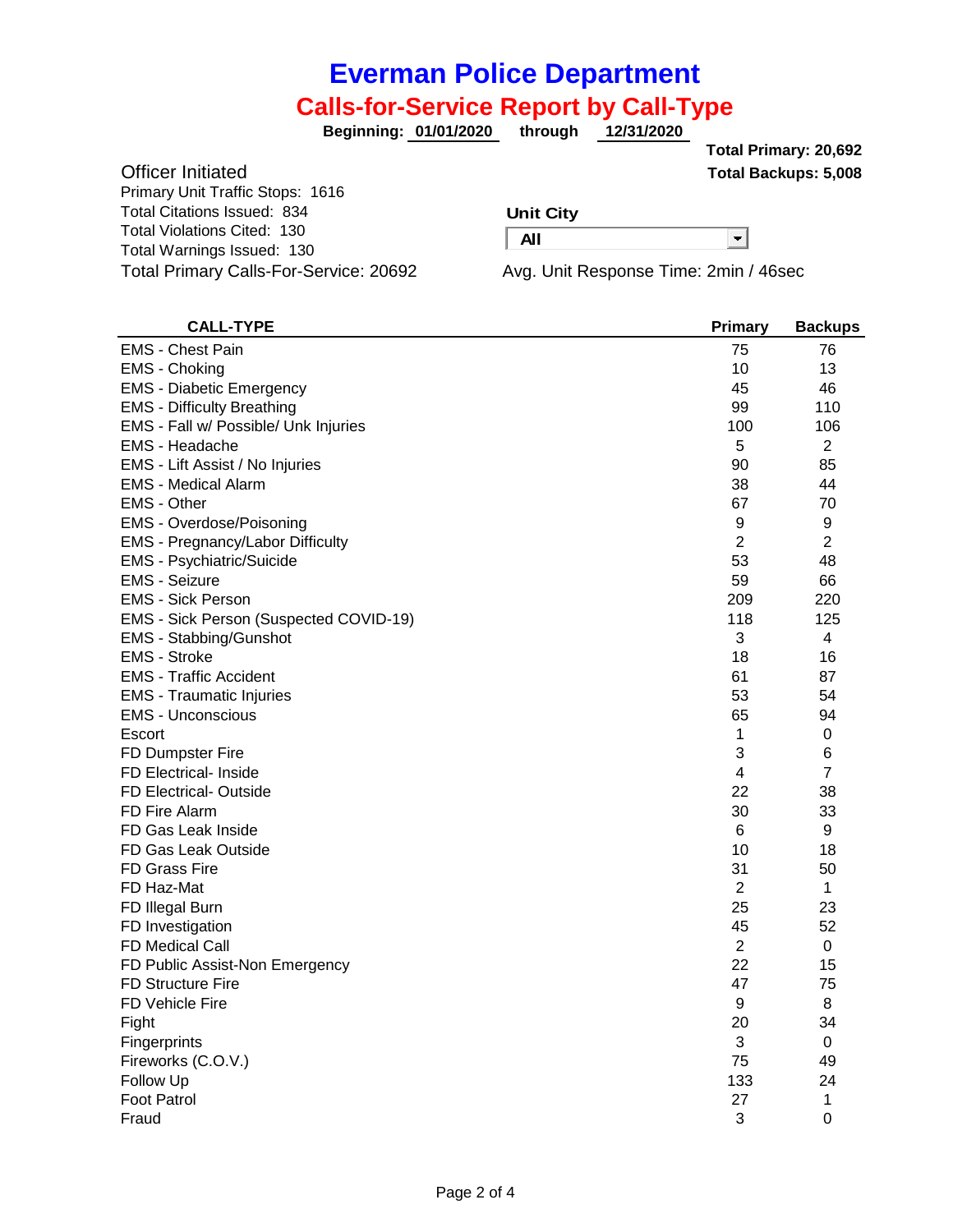# **Everman Police Department**

### **Calls-for-Service Report by Call-Type**

**01/01/2020 through 12/31/2020 Beginning:**

**Total Backups: 5,008 Total Primary: 20,692**

−

Officer Initiated Primary Unit Traffic Stops: 1616 Total Citations Issued: 834 Total Violations Cited: 130 Total Warnings Issued: 130 Total Primary Calls-For-Service: 20692 Avg. Unit Response Time: 2min / 46sec

#### **Unit City**

**All**

| <b>CALL-TYPE</b>                   | <b>Primary</b> | <b>Backups</b> |
|------------------------------------|----------------|----------------|
| Harassment                         | 3              | $\overline{2}$ |
| Investigation                      | 782            | 551            |
| Jail Detail                        | 67             | 1              |
| Kidnapping                         | 1              | 5              |
| Loose Livestock                    | 3              | $\mathbf 0$    |
| <b>Loud Music</b>                  | 170            | 79             |
| <b>Meet Complainant</b>            | 466            | 147            |
| <b>Missing Person</b>              | 16             | 5              |
| Open Door                          | 112            | 66             |
| Other                              | 1061           | 13             |
| Out of City                        | 3              | $\pmb{0}$      |
| Out of Unit                        | 158            | $\overline{2}$ |
| Parking Violation                  | 55             | 3              |
| Pedestrian Stop                    | 10             | 5              |
| Person With Gun                    | 3              | 4              |
| Prisoner Pick Up                   | 10             | 1              |
| <b>Prisoner Transport</b>          | 20             | $\overline{2}$ |
| <b>Property Found/Lost</b>         | 4              | 1              |
| Prowler (Seen)                     | 1              | 1              |
| Prowler (Unseen)                   | 3              | 3              |
| <b>Reckless Driver</b>             | 23             | 17             |
| Residence/Neighborhood Check       | 5578           | 37             |
| Robbery                            | $\overline{7}$ | 10             |
| Runaway                            | 9              | 6              |
| <b>School Facility Check</b>       | 1186           | 3              |
| School Related Incident            | 128            | 37             |
| Shooting                           | $\overline{2}$ | 18             |
| <b>Shots Fired</b>                 | 28             | 36             |
| <b>Special Assignment</b>          | 231            | 47             |
| Stolen Vehicle                     | 16             | 18             |
| Suicide                            | 1              | 4              |
| <b>Suspicious Person</b>           | 128            | 105            |
| <b>Suspicious Vehicle</b>          | 203            | 121            |
| Theft                              | 75             | 53             |
| Threats                            | 1              | 0              |
| Traffic                            | 1603           | 700            |
| <b>Traffic Control/School Zone</b> | 261            | 10             |
| <b>Traffic Hazard</b>              | 25             | 4              |
| <b>Traffic Stop</b>                | 16             | 7              |
| Vehicle Repair                     | 4              | 0              |
| Walk Through                       | 1              | $\mathbf 0$    |